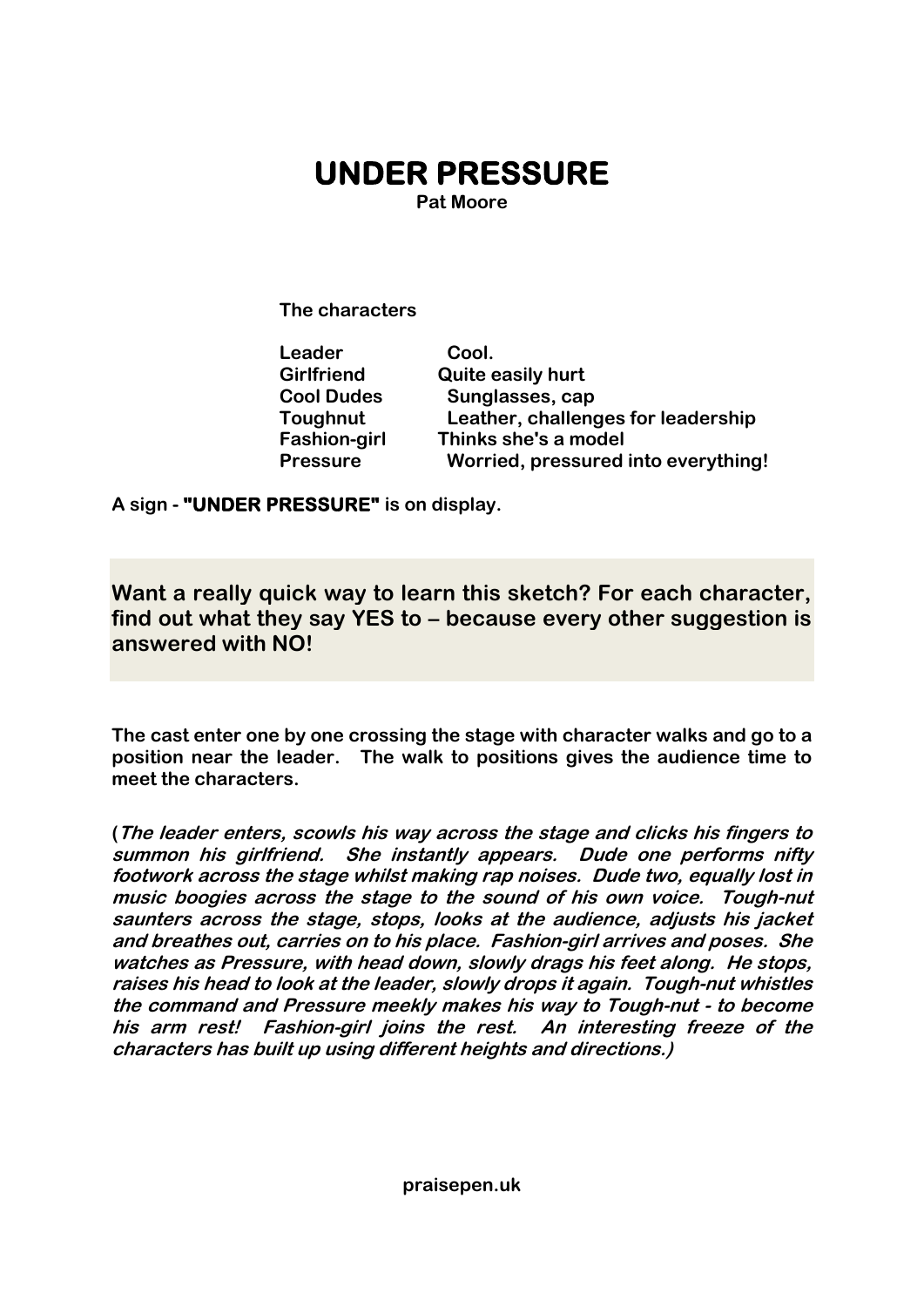## **LEADER (Points to the right) Yes! (Moves to the right)**

**GIRL Yes. (Follows him)**

- **TOUGHNUT (Come forward) YES (Moves over. (Pressure runs over to becomes the armrest again)**
- **FASHION Yes. (Moves over)**

**DUDE (Boogies to centre with noises, pose.) Yes (Move over)**

**(Once again an interesting freeze of characters has been created. As the sketch continues be aware of using the space to create interesting pictures)**

**(Girlfriend moves to the centre and picks up a new pair of jeans, She models them but a tag hanging down clearly says "X-BRAND")**

**LEADER (Walks over and is not impressed) No. (Passes by)**

**(Pressure walks by but Tough-nut pulls him back to look.)**

**TOUGH/PRESS No (They walk by, laugh again and walk on)**

**FASHION (Picks up the label and shows it to the audience. She is disgusted) No. (Walks on.)**

**DUDE (Boogie forward. Puts glasses to end of nose and turn face to look at the jeans. Turn back. Replace glasses.)**

**No (Gives the thumbs down sign and boogies on past)**

**GIRL (Dejected. Puts the jeans down. ) No. (Sits down, sad)**

**(In their character walks they make their way to the chairs. The Dudes stay round the leader's chair and pose. The leader picks up a DVD with the words BLOOD & GORE on it. He reads the cover.)**

**LEADER Yes. (Passes it to Dude)**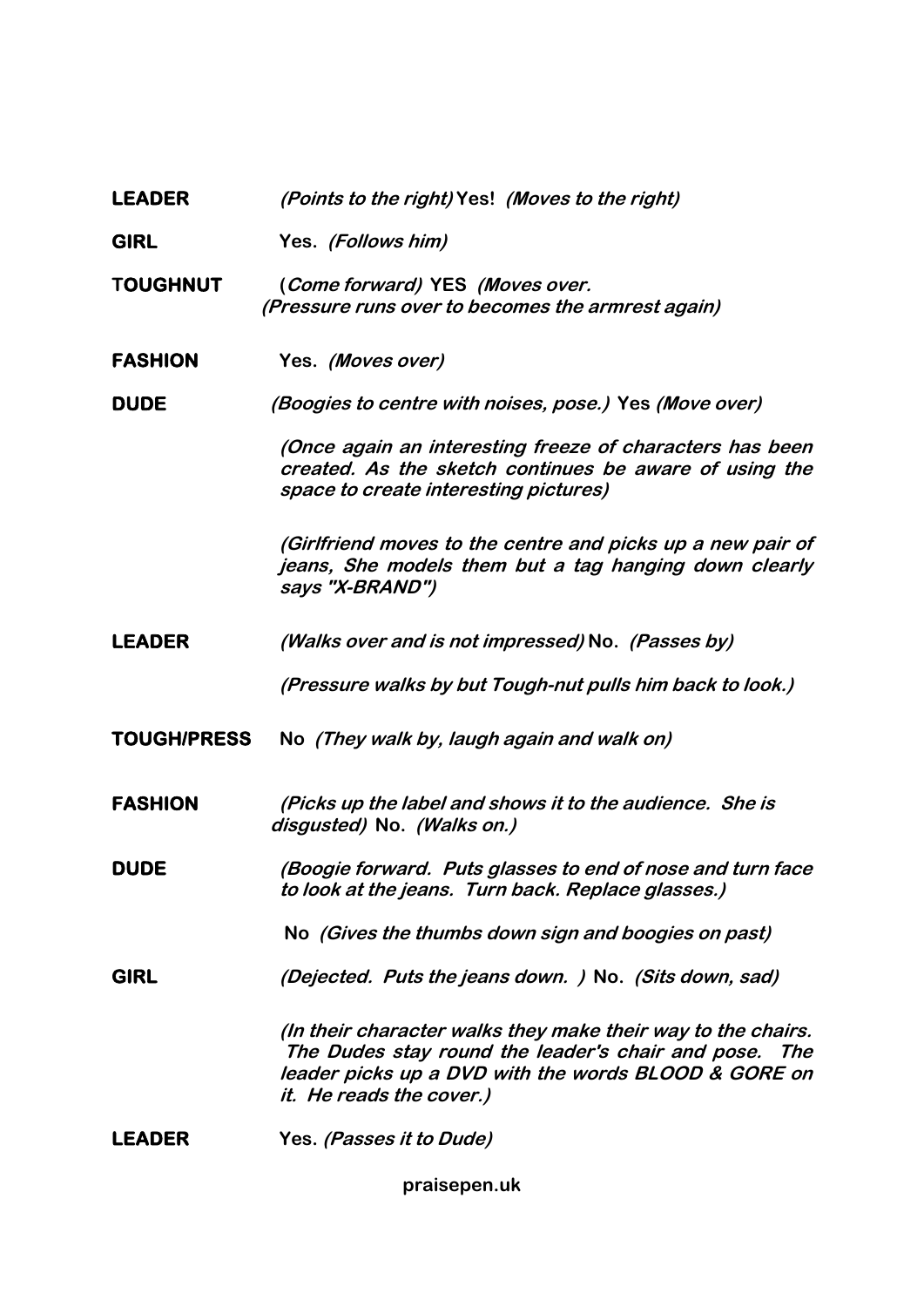| <b>DUDE</b>     | <b>Excited) YES!</b>                                                                                                                                                                                                                                                                                                                                  |
|-----------------|-------------------------------------------------------------------------------------------------------------------------------------------------------------------------------------------------------------------------------------------------------------------------------------------------------------------------------------------------------|
| <b>GIRL</b>     | <i>(Nervous)</i> Yes.                                                                                                                                                                                                                                                                                                                                 |
| <b>PRESSURE</b> | (Holds the DVD, looks very doubtful. All look at him and<br>Tough-nut holds him up by his collar)                                                                                                                                                                                                                                                     |
|                 | Yes.                                                                                                                                                                                                                                                                                                                                                  |
|                 | (Relief for all. Tough-nut lets go. Pressure sinks to the<br>floor again, most unhappy)                                                                                                                                                                                                                                                               |
| <b>TOUGHNUT</b> | (Produces a cigarette and offers it to Pressure. Pressure<br>is about to take it but Tough-nut holds it away.)                                                                                                                                                                                                                                        |
|                 | No. (Passes it to Girl)                                                                                                                                                                                                                                                                                                                               |
| <b>GIRL</b>     | No (Passes it to Dude)                                                                                                                                                                                                                                                                                                                                |
| <b>DUDE 1</b>   | (Raps his way forward. Stops, takes a drag, stumbles with<br>a coughing fit.)                                                                                                                                                                                                                                                                         |
|                 | No. (Passes it to Dude 2)                                                                                                                                                                                                                                                                                                                             |
| <b>DUDE 2</b>   | No (Passes it to Dude 3. All look)                                                                                                                                                                                                                                                                                                                    |
| <b>DUDE3</b>    | (Looks at them)                                                                                                                                                                                                                                                                                                                                       |
|                 | No. (They relax. Dude 3 moves aside and takes a drag.<br>Quietly) Yes.                                                                                                                                                                                                                                                                                |
| <b>LEADER</b>   | (Picks up "Don't Tell Mom!" mag. Passes it to Dude 1) No.                                                                                                                                                                                                                                                                                             |
| <b>DUDE 1</b>   | No (Passes to Girl)                                                                                                                                                                                                                                                                                                                                   |
| <b>GIRL</b>     | (Offended) No!                                                                                                                                                                                                                                                                                                                                        |
|                 | (Swiftly passes it to Tough-nut who takes a glance then<br>shows it to Fashion girl who stands up and moves away,<br>disgusted. Tough-nut then passes it to Pressure. Pressure<br>opens it and reads his eyes are popping out and he<br>stands up. Girl stands up next to him to warn him. He<br>looks at her then moves away, still reading the Mag) |
|                 |                                                                                                                                                                                                                                                                                                                                                       |

**PRESSURE YES!** 

**praisepen.uk**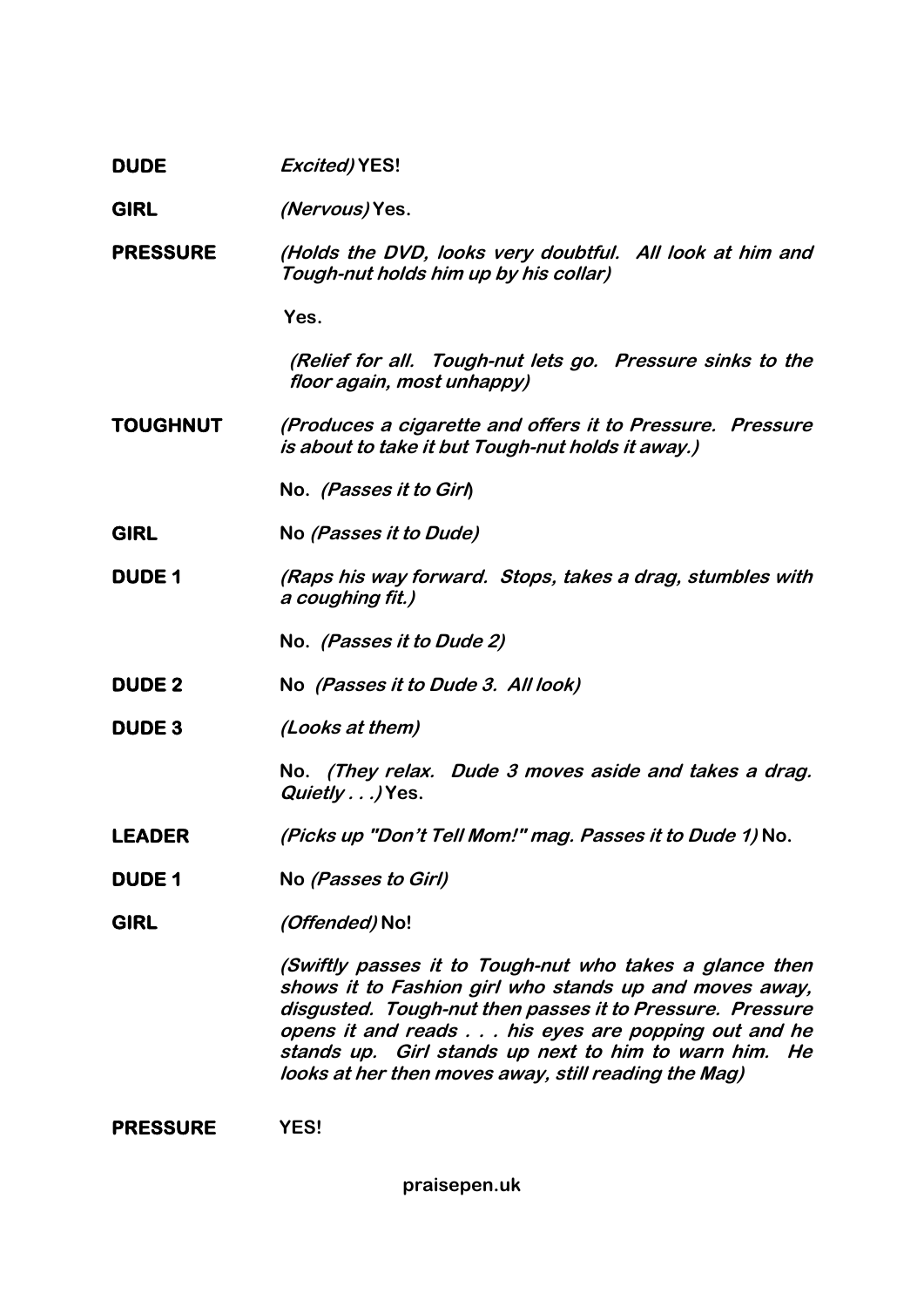**(Fashion girl pushes him into the path of Girlfriend who snatches the Mag from him, belts him with it then pulls him by the ear back to his spot in front of Tough-nut. He is near to tears. Everyone makes disgruntled and disgusted sounds at him. Tough-nut slowly places his hands on Pressure. Silence from everyone. Tough-nut slowly pushes Pressure onto the floor again. Pressure buries his face in his arms.)**

- **DUDE 3 (Produces a suspicious pill - drugs and passes it down the line. This is a real killer. Everyone is truly horrified at the yes this time. It must be a serious point in the sketch.)**
- **DUDE 3 (Passes it to Dude 1)**
- **DUDE 1 No (Passes to girl)**
- **GIRL No (Passes to Tough-nut)**
- **TOUGHNUT No**

**(Passes it to Pressure who doesn't even look. He is practically in tears from the bullying. He momentarily raises his head)**

**PRESSURE No (Drops head)**

**(Tough-nut passes it to Fashion-girl)**

**FASHION (Gets up and moves away. Puts the pill towards her mouth)**

**Yes!**

**(All go into a position of shock. Consider heights and direction. Dude 3 comes forward and slowly sinks to the floor, horrified. Hold the silence for a while.)**

**LEADER (Shows a poster of the ride of terror – INTO THE ABYSS)**

**Yes.**

**DUDES (Thrilled) YES!**

**praisepen.uk**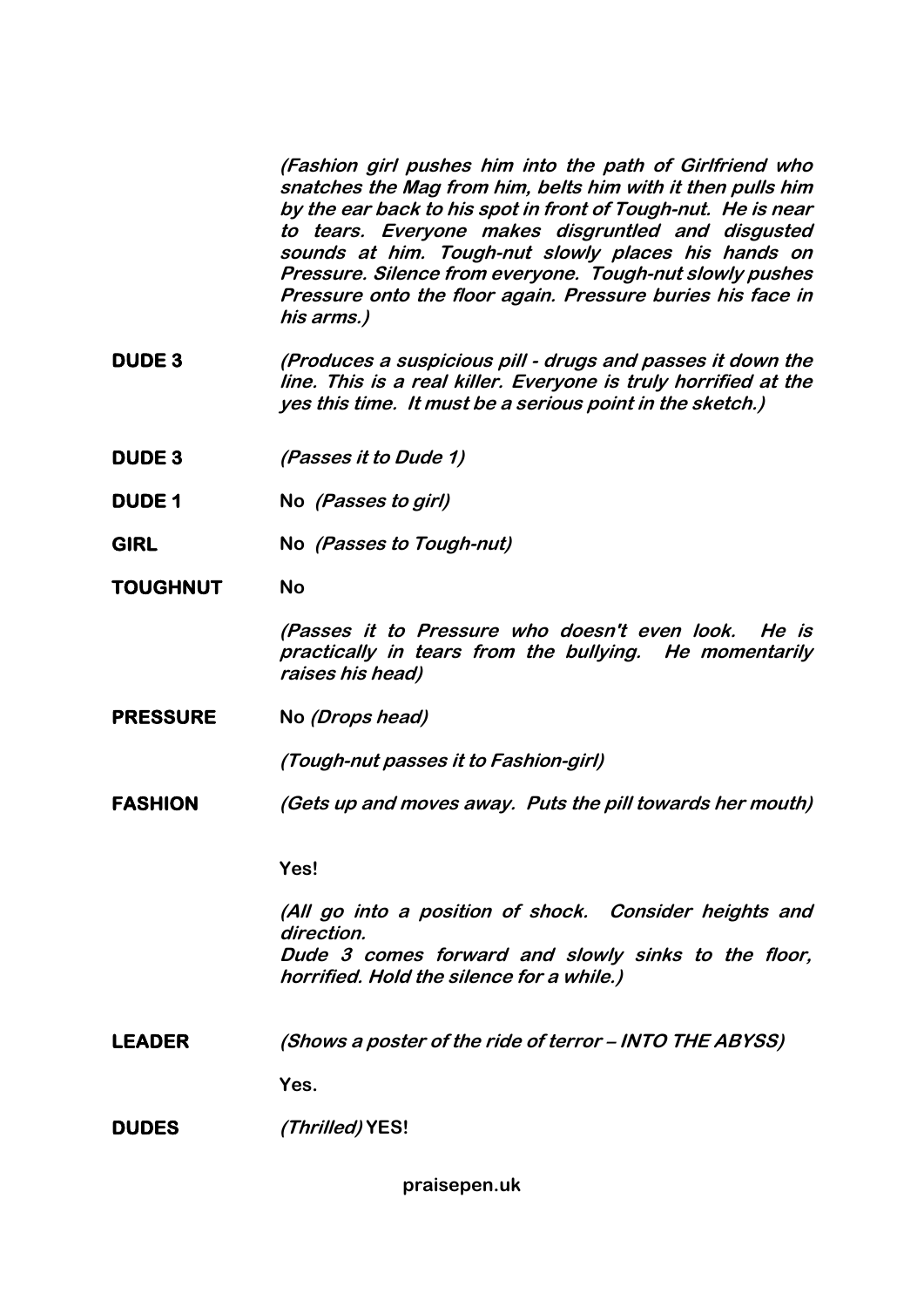## **GIRL & TOUGH YES!**

**(Girl passes it to Pressure. He holds the paper and begins to shake with worry. The sound of vibrating paper shows his fear.)**

PRESSURE No.

**(Tough-nut lifts him by the collar. All lean towards him)**

**PRESSURE Yes** 

**(All relax. Tough-nut lets go. Pressure struggles with his will) NO!**

**(All stand and threaten him)**

**ALL YES!**

**(They sit, disgruntled with him again. He slowly sinks to the ground)** 

**(We now have a battle for leadership)**

- **LEADER (Stands defiant) NO!**
- **TOUGHNUT (Moves to the other side and coolly, quietly vies for his own gang)**
- **TOUGHNUT No.**

**(Leader stares at him. Tough-nut takes a step towards Pressure. Pressure looks up in fear.)**

**PRESSURE NO! (He scuttles to the shadow of the leader for safety)**

- **DUDE (Move to the leader's side. Stamp and point) YES.**
- **FASHION (Looks at the leader)**

**No. (Moves to Tough-nut)**

**DUDE 1 (Raps his way forward. Stops. Turns head to Leader, to Tough-nut, to Leader, then points to Tough-nut)** 

**praisepen.uk**